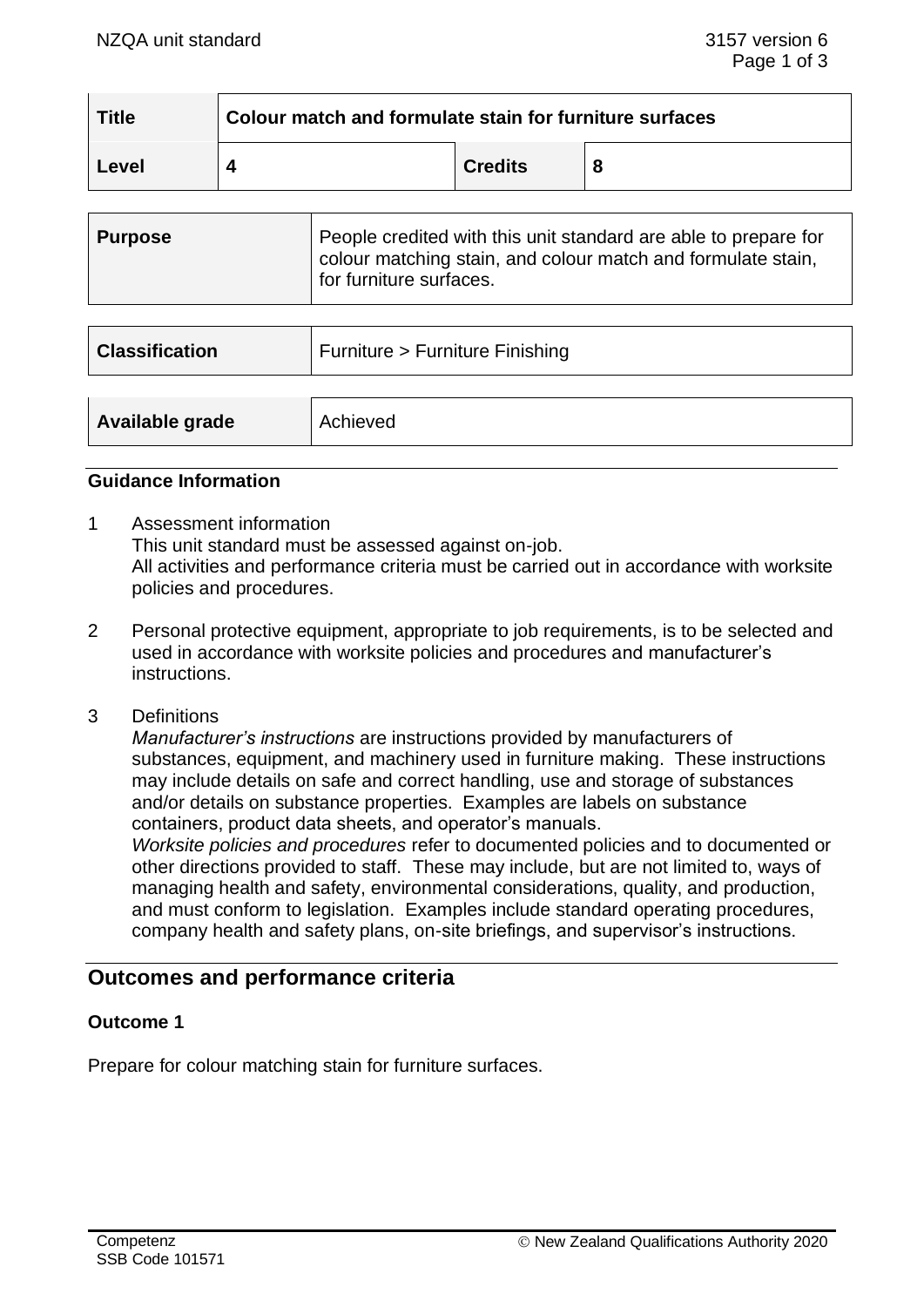## **Performance criteria**

- 1.1 Job specifications are obtained and interpreted.
	- Range type of stain, method of application, surface areas to be stained, type of surface, colour sample or client specification or formula.
- 1.2 Equipment for the job is selected in accordance with job specifications.
	- Range must include but is not limited to measuring equipment, containers, record book, sample pieces.
- 1.3 A work area is selected.

Range well ventilated, adequate lighting.

### **Outcome 2**

Colour match and formulate stain for furniture surfaces.

### **Performance criteria**

- 2.1 Stain is tinted and mixed and then applied to the test sample to achieve colour match in accordance with job specifications and/or sample.
- 2.2 Any necessary alterations to the formula are made by eye matching.
- 2.3 Formulas are recorded in record book.
- 2.4 Test sample is coated with clear coat to enhance colours and grains.

Range match colour sample or client specification or formula.

- 2.5 Formulated stain is given to applicator and job specifications are explained to applicator.
- 2.6 Equipment and work area are left clean, clear, and safe, and used rags are disposed of.

| <b>Planned review date</b> | 31 December 2024 |
|----------------------------|------------------|
|----------------------------|------------------|